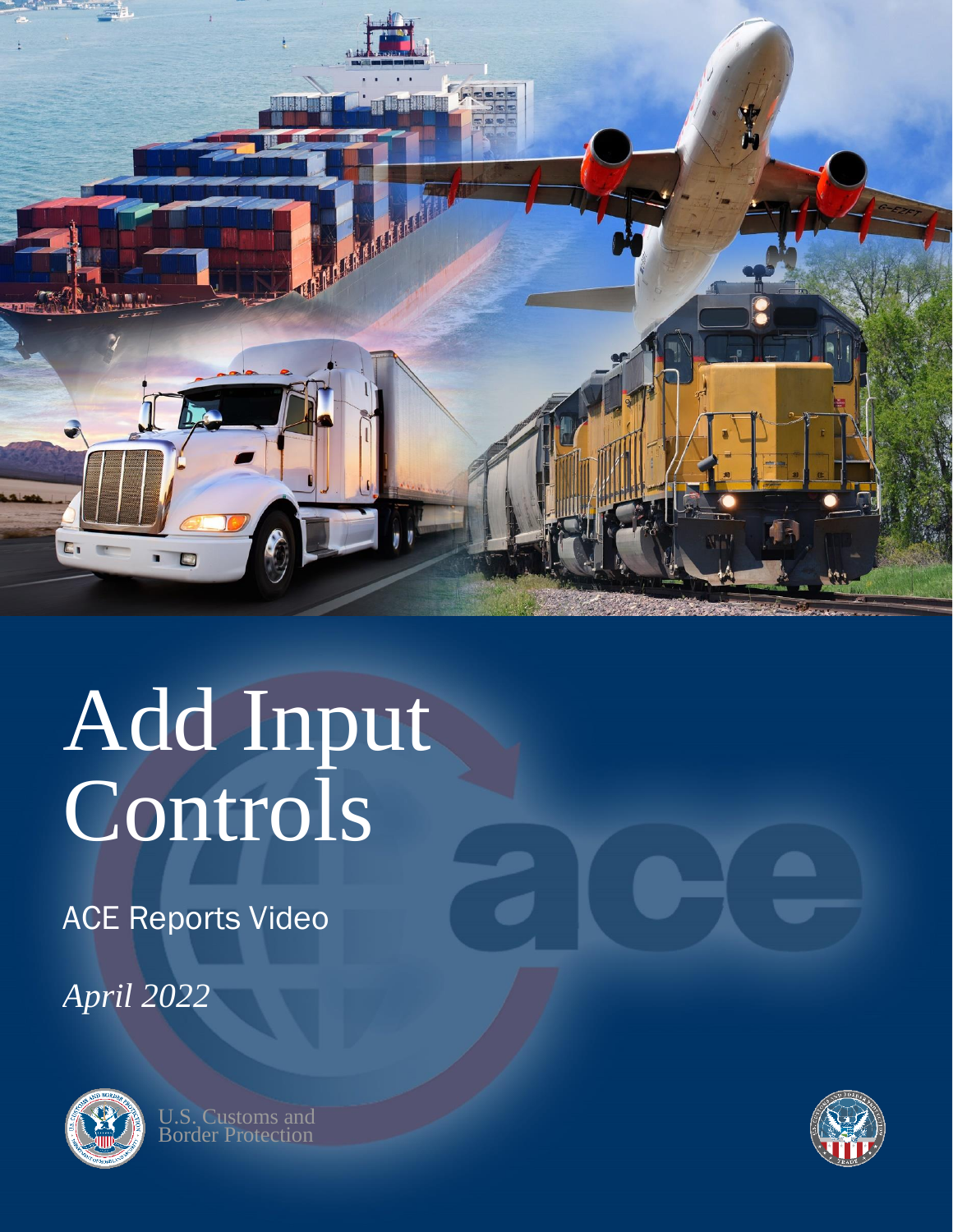

## **INTRODUCTION**

Use Input Controls to apply filters to a report to analyze the data. Input Controls dynamically change the filters during analysis. For example, an Input Control for an HTS number helps analyze the data on a single commodity or group of commodities at a time.



**TIP:** Using Input Controls you can select multiple values at once, if an option is selected in the **Multiple Selections** section.

## *ADD AN INPUT CONTROL*

- 1. Open a report.
- 2. Select **Design** mode.
- 3. Select the **Analysis** tab.
- 4. In the **Filters** sub-tab, select the **Input Controls** button.

| <b>Commodities by Port</b> $P + Q$<br><b>P 4 8 1</b>                                                                      |                        |                                                                                                                                                                                     |  |  |
|---------------------------------------------------------------------------------------------------------------------------|------------------------|-------------------------------------------------------------------------------------------------------------------------------------------------------------------------------------|--|--|
| Data Access<br><b>Analysis</b><br>Page Setup<br>Formatting<br><b>Report Elements</b>                                      |                        |                                                                                                                                                                                     |  |  |
| Data Tracking<br>Filters                                                                                                  | Conditional<br>Display | Functions<br>Interact                                                                                                                                                               |  |  |
| $\frac{1}{2}$ $\frac{1}{2}$ Input Controls $\rightarrow$<br>Filter $\mathbf{v}$   $\frac{d^n}{dx^n}$ Ranking $\mathbf{v}$ |                        | $\mathbf{f}$<br>Group $\mathbf{v}$   $\equiv$ Break $\mathbf{v}$   $\frac{A}{Z}\downarrow$ Sort $\mathbf{v}$   $\equiv$ Drill $\mathbf{v}$   $\equiv$ Filter Bar   $\equiv$ Outline |  |  |

- 5. In the **Select Report Object** dialog box:
	- a. Select a data object.
	- b. Select the **Next >** button.



**NOTE:** Select a data object in a report table before selecting **Input Controls** to populate the **Select Report Object** dialog box with that data object.



- 6. In the **Choose Control Type** dialog box:
	- a. In the **Simple Selection** or **Multiple Selections** section, select the desired input control.
	- b. In the **Input Control Properties** section, adjust values as appropriate.



**NOTE:** It is recommended to name the input control.